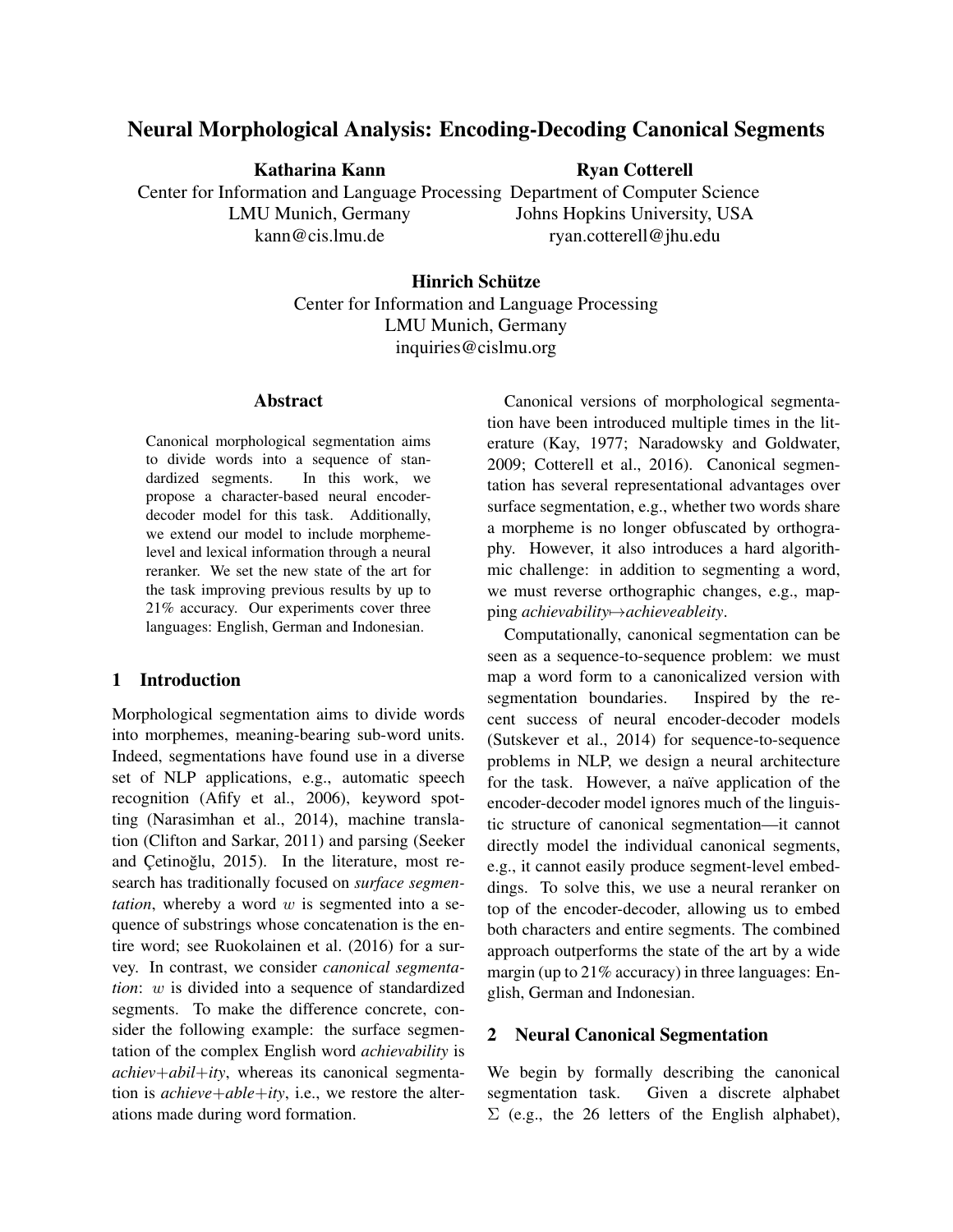

Figure 1: Detailed view of the attention mechanism of the neural encoder-decoder.

our goal is to map a word  $w \in$ ∗ (e.g., *w*=*achievability*), to a canonical segmentation  $c \in$  $\Omega^*$  (e.g., *c*=*achieve*+*able*+*ity*). We define  $\Omega$  =  $\Sigma \cup \{+\}$ , where + is a distinguished separation symbol. Additionally, we will write the segmented form as  $c=\sigma_1+\sigma_2+\ldots+\sigma_n$ , where each segment  $\sigma_i \in \Sigma^*$ and  $n$  is the number of canonical segments.

We take a probabilistic approach and, thus, attempt to learn a distribution  $p(c | w)$ . Our model consists of two parts. First, we apply an encoderdecoder recurrent neural network (RNN) (Bahdanau et al., 2014) to the sequence of characters of the input word to obtain candidate canonical segmentations. Second, we define a neural reranker that allows us to embed individual morphemes and chooses the final answer from within a set of candidates generated by the encoder-decoder.

#### 2.1 Neural Encoder-Decoder

Our encoder-decoder is based on Bahdanau et al.  $(2014)$ 's neural machine translation model.<sup>1</sup> The encoder is a bidirectional gated RNN (GRU) (Cho et al., 2014b). Given a word  $w \in \Sigma^*$ , the input to

the encoder is the sequence of characters of  $w$ , represented as one-hot vectors. The decoder defines a conditional probability distribution over  $c \in \Omega^*$ given  $w$ :

$$
p_{\text{ED}}(c|w) = \prod_{t=1}^{|c|} p(c_t|c_1, \dots, c_{t-1}, w)
$$
  
= 
$$
\prod_{t=1}^{|c|} g(c_{t-1}, s_t, a_t)
$$

where  $g$  is a nonlinear activation function,  $s_t$  is the state of the decoder at t and  $a_t$  is a weighted sum of the  $|w|$  states of the encoder. The state of the encoder for  $w_i$  is the concatenation of forward and backward  $\lim_{n \to \infty} \frac{d^n}{n}$  and  $\lim_{n \to \infty} \frac{d^n}{n}$  and  $\lim_{n \to \infty} \frac{d^n}{n}$  and water and overview of how the attention weight and the weighted sum  $a_t$  are included in the architecture can be seen in Figure 1. The attention weights  $\alpha_{t,i}$  at each timestep t are computed based on the respective encoder state and the decoder state  $s_t$ . See Bahdanau et al. (2014) for further details.

#### 2.2 Neural Reranker

The encoder-decoder, while effective, predicts each output character in  $\Omega$  sequentially. It does not use explicit representations for entire segments and is incapable of incorporating simple lexical information, e.g., does this canonical segment occur as an independent word in the lexicon? Therefore, we extend our model with a reranker.

The reranker rescores canonical segmentations from a candidate set, which in our setting is sampled from  $p_{\text{ED}}$ . Let the sample set be  $\mathcal{S}_w = \{k^{(i)}\}_{i=1}^N$ where  $k^{(i)} \sim p_{\text{ED}}(c \mid w)$ . We define the neural reranker as

$$
p_{\theta}(c|w) = \frac{\exp\left(u^{\top} \tanh(Wv_c) + \tau \log p_{\text{ED}}(c|w)\right)}{Z_{\theta}}
$$

where  $v_c = \sum_{i=1}^n v_{\sigma_i}$  (recall  $c = \sigma_1 + \sigma_2 + \ldots + \sigma_n$ ) and  $v_{\sigma_i}$  is a one-hot morpheme embedding of  $\sigma_i$ with an additional binary dimension marking if  $\sigma_i$ occurs independently as a word in the language.<sup>2</sup> The partition function is  $Z_{\theta}(w)$  and the parameters are  $\theta = \{u, W, \tau\}$ . The parameters W and u

<sup>1</sup> github.com/mila-udem/blocks-examples/tree/master/machine\_ translation

 $2^2$ To determine if a canonical segment is in the lexicon, we check its occurrence in ASPELL. Alternatively, one could ask whether it occurs in a large corpus, e.g., Wikipedia.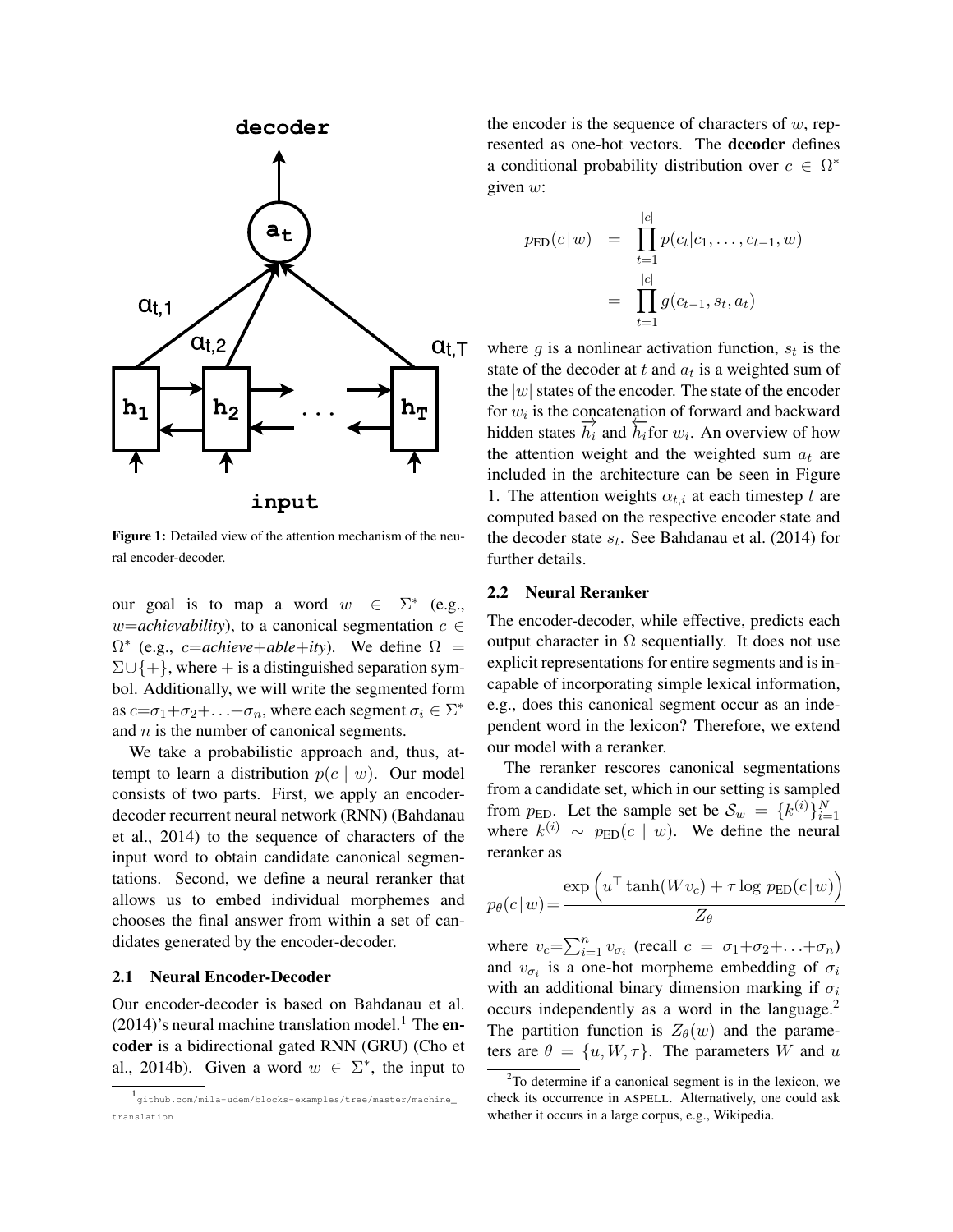are projection and hidden layers, respectively, of a multi-layered perceptron and  $\tau$  can be seen as a temperature parameter that anneals the encoder-decoder model  $p_{ED}$  (Kirkpatrick, 1984). We define the partition function over the sample set  $S_w$ :

$$
Z_{\theta} = \sum_{k \in \mathcal{S}_w} \exp \left( u^{\top} \tanh(Wv_k) + \tau \log p_{\text{ED}}(k \,|\, w) \right).
$$

The reranking model's ability to embed morphemes is important for morphological segmentation since we often have strong corpus-level signals. The reranker also takes into account the characterlevel information through the score of the encoderdecoder model. Due to this combination we expect stronger performance.

#### 3 Related Work

Various approaches to morphological segmentation have been proposed in the literature. In the unsupervised realm, most work has been based on the principle of minimum description length (Cover and Thomas, 2012), e.g., LINGUISTICA (Goldsmith, 2001; Lee and Goldsmith, 2016) or MORFESSOR (Creutz and Lagus, 2002; Creutz et al., 2007; Poon et al., 2009). MORFESSOR was later extended to a semi-supervised version by Kohonen et al. (2010). Supervised approaches have also been considered. Most notably, Ruokolainen et al. (2013) developed a supervised approach for morphological segmentation based on conditional random fields (CRFs) which they later extended to work also in a semisupervised way (Ruokolainen et al., 2014) using letter successor variety features (Hafer and Weiss, 1974). Similarly, Cotterell et al. (2015) improved performance with a semi-Markov CRF.

More recently, Wang et al. (2016) achieved stateof-the-art results on surface morphological segmentation using a window LSTM. Even though Wang et al. (2016) also employ a recurrent neural network, we distinguish our approach, in that we focus on *canonical* morphological segmentation, rather than *surface* morphological segmentation.

Naturally, our approach is also relevant to other applications of recurrent neural network transduction models (Sutskever et al., 2014; Cho et al., 2014a). In addition to machine translation (Bahdanau et al., 2014), these models have been successfully applied to many areas of NLP, including parsing (Vinyals et al., 2015), morphological reinflection (Kann and Schütze, 2016) and automatic speech recognition (Graves and Schmidhuber, 2005; Graves et al., 2013).

## 4 Experiments

To enable comparison to earlier work, we use a dataset that was prepared by Cotterell et al. (2016) for canonical segmentation.<sup>3</sup>

#### 4.1 Languages

The dataset we work on covers 3 languages: English, German and Indonesian. English and German are West Germanic Languages, with the former being an official languages in nearly 60 different states and the latter being mainly spoken in Western Europe. Indonesian — or *Bahasa Indonesia*— is the official language of Indonesia.

Cotterell et al. (2016) report the best experimental results for Indonesian, followed by English and finally German. The high error rate for German might be caused by it being rich in orthografic changes. In contrast, Indonesian morphology is comparatively simple.

#### 4.2 Corpora

The data for the English language was extracted from segmentations derived from the CELEX database (Baayen et al., 1993). The German data was extracted from DerivBase (Zeller et al., 2013), which provides a collection of derived forms together with the transformation rules, which were used to create the canonical segmentations. Finally, the data for Bahasa Indonesia was collected by using the output of the MORPHIND analyzer (Larasati et al., 2011), together with an open-source corpus of Indonesian. For each language we used the 10,000 forms that were selected at random by Cotterell et al. (2016) from a uniform distribution over types to form the corpus. Following them, we perform our experiments on 5 splits of the data into 8000 training forms, 1000 development forms and 1000 test forms and report averages.

<sup>3</sup> ryancotterell.github.io/canonical-segmentation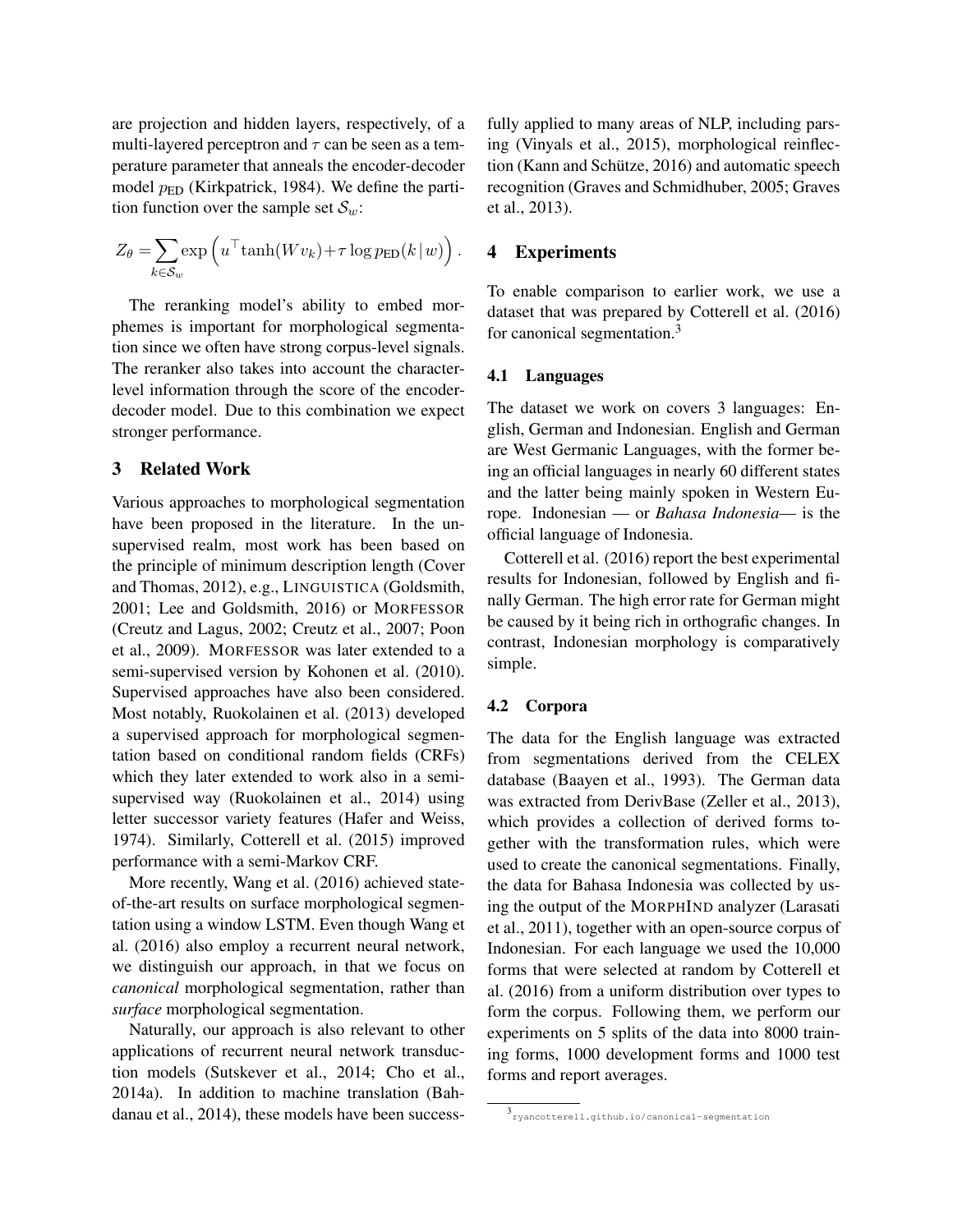#### 4.3 Training

We train an ensemble of five encoder-decoder models. The encoder and decoder RNNs each have 100 hidden units. Embedding size is 300. We use ADADELTA (Zeiler, 2012) with a minibatch size of 20. We initialize all weights (encoder, decoder, embeddings) to the identity matrix and the biases to zero (Le et al., 2015). All models are trained for 20 epochs. The hyperparameter values are taken from Kann and Schütze (2016) and kept unchanged for the application to canonical segmentation described here.

To train the reranking model, we first gather the sample set  $S_w$  on the training data. We take 500 individual samples, but (as we often sample the same form multiple times)  $|\mathcal{S}_w| \approx 5$ . We optimize the log-likelihood of the training data using ADADELTA. For generalization, we employ  $L_2$  regularization and we perform grid search to determine the coefficient  $\lambda \in \{0.0, 0.1, 0.2, 0.3, 0.4, 0.5\}$ . To decode the model, we again take 500 samples to populate  $S_w$  and select the best segmentation.

Baselines. Our first baseline is the joint transduction and segmentation model (JOINT) of Cotterell et al. (2016). It is the current state of the art on the datasets we use and the task of canonical segmentation in general. This model uses a jointly trained, separate transduction and segmentation component. Importantly, the joint model of Cotterell et al. (2016) *already contains segment-level features*. Thus, reranking this baseline would not provide a similar boost.

Our second baseline is a weighted finite-state transducer (WFST) (Mohri et al., 2002) with a loglinear parameterization (Dreyer et al., 2008), again, taken from Cotterell et al. (2016). The WFST baseline is particularly relevant because, like our encoder-decoder, it formulates the problem directly as a string-to-string transduction.

Evaluation Metrics. We follow Cotterell et al. (2016) and use the following evaluation measures: error rate, edit distance and morpheme  $F_1$ . Error rate is defined as 1 minus the proportion of guesses that are completely correct. Edit distance is the Levenshtein distance between guess and gold standard. For this, guess and gold are each represented as one string with a distinguished character denoting the segment boundaries. Morpheme  $F_1$  compares the

|       |             | <b>RR</b> | ED | Joint | <b>WFST</b>                                                                                                    | UB |
|-------|-------------|-----------|----|-------|----------------------------------------------------------------------------------------------------------------|----|
| error | en          |           |    |       | <b>.19</b> (.01) 25 (.01) 0.27 (.02) 0.63 (.01) 0.6 (.01)                                                      |    |
|       | de          |           |    |       | <b>20</b> (.01) $.26$ (.02) $\ 0.41$ (.03) $\ 0.74$ (.01) $\ .04$ (.01)                                        |    |
|       | id          |           |    |       | <b>.05</b> (.01) $\vert .09 \, (.01) \vert \vert 0.10 \, (.01) \vert 0.71 \, (.01) \vert \vert .02 \, (.01)$   |    |
|       | en          |           |    |       | <b>21</b> (.02) $ .47$ (.02) $  0.98 \overline{(.34)} 1.35$ (.01) $  .10$ (.02)                                |    |
|       |             |           |    |       | $\frac{1}{2}$ de   .29 (.02) .51 (.03)  1.01 (.07) 4.24 (.20)  .06 (.01)                                       |    |
|       | id          |           |    |       | $\vert .05 \, (.00) \vert .12 \, (.01) \vert \vert 0.15 \, (.02) \vert 2.13 \, (.01) \vert \vert .02 \, (.01)$ |    |
|       | en          |           |    |       | <b>.82</b> (.01) .78 (.01) 0.76 (.02) 0.53 (.02) 0.96 (.01)                                                    |    |
|       | $E_{\rm d}$ |           |    |       | <b>.87</b> (.01) 86 (.01) 0.76 (.02) 0.59 (.02) 98 (.00)                                                       |    |
|       | id          |           |    |       | <b>.96</b> (.01) [.93 (.01) $\ 0.80$ (.01) $\ 0.62$ (.02) $\ .99$ (.00)                                        |    |

**Table 1:** Error rate (top), edit distance (middle),  $F_1$  (bottom) for canonical segmentation. Each double column gives the measure and its standard deviation. Best result on each line (excluding UB) in bold. RR: encoder-decoder+reranker. ED: encoderdecoder. JOINT, WFST: baselines (see text). UB: upper bound, the maximum score our reranker could obtain, i.e., considering the best sample in the predictions of ED.

morphemes in guess and gold. Precision (resp. recall) is the proportion of morphemes in guess (resp. gold) that occur in gold (resp. guess).

## 5 Results

The results of the canonical segmentation experiment in Table 1 show that both of our models improve over all baselines. The encoder-decoder alone has a .02 (English), .15 (German) and .01 (Indonesion) lower error rate than the best baseline. The encoder-decoder improves most for the language for which the baselines did worst. This suggests that, for more complex languages, a neural network model might be a good choice.

The reranker achieves an additional improvement of .04 to .06. for the error rate. This is likely due to the additional information the reranker has access to: morpheme embeddings and existing words.

Important is also the upper bound we report. It shows the maximum performance the reranker could achieve, i.e., evaluates the best solution that appears in the set of candidate answers for the reranker. The right answer is contained in  $\geq$  94% of samples. Note that, even though the upper bound goes up with the number of samples we take, there is no guarantee for any finite number of samples that they will contain the true answer. Thus, we would need to take an infinite number of samples to get a perfect upper bound. However, as the current upper bound is quite high, the encoder-decoder proves to be an appropri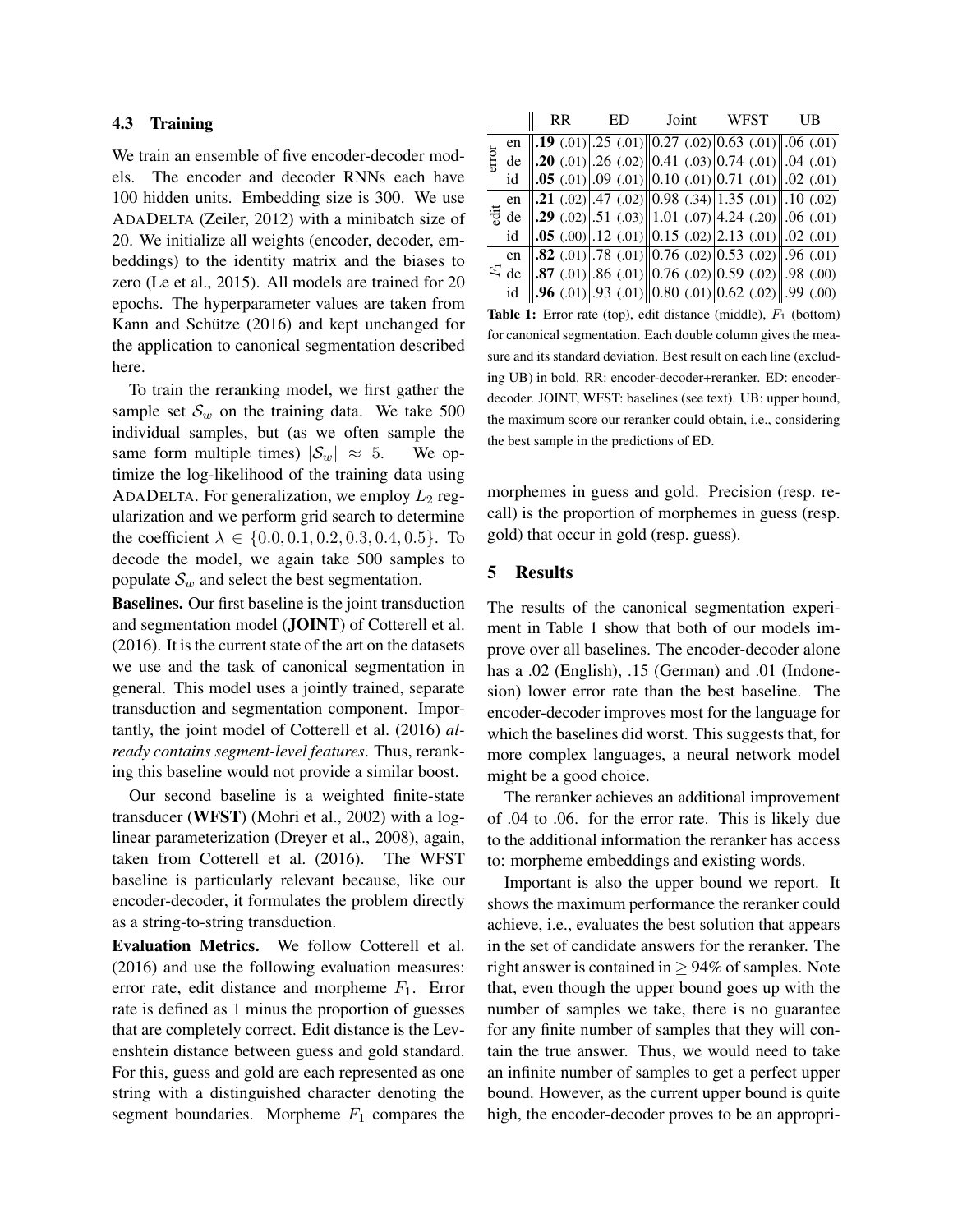ate model for the task. Due to the large gap between the performance of the encoder-decoder and the upper bound, a better reranker could further increase performance. We will investigate ways to improve the reranker in future work.

Error analysis. We give for representative samples the error (E for the segmentation produced by our method) and the correct analysis (G for gold).

We first analyze cases in which the right answer does not appear at all in the samples drawn from the encoder-decoder. Those include problems with umlauts in German (G: *verfluchtigen ¨* 7→ *ver*+*fluchten ¨* +*ig*, E: *verflucht*+*ig*) and orthographic changes at morpheme boundaries (G:*cutter*7→*cut*+*er*, E: *cutter* or *cutt*+*er*, sampled with similar frequency). There are also errors that are due to problems with the annotation, e.g., the following two gold segmentations are arguably incorrect: *tec*7→*detective* and *syrerin*7→*syr*+*er*+*in* (*syr* is neither a word nor an affix in German).

In other cases, the encoder-decoder does find the right solution (G), but gives a higher probability to an incorrect analysis (E). Examples are a wrong split into adjectives or nouns instead of verbs (G: *fugsamkeit ¨* 7→*fugen ¨* +*sam*+*keit*, E: *fugsam ¨* +*keit*), the other way around (G:  $z\ddot{\alpha}hler \rightarrow zahl + er$ , E:  $zählen + er$ , cases where the wrong morphemes are chosen (G: *precognition*7→*pre*+*cognition*, E: *precognit*+*ion*), difficult cases where letters have to be inserted (G: *redolence*7→*redolent*+*ence*, E: *re*+*dolence*) or words the model does not split up, even though they should be (G: *additive*7→ *addition*+*ive*, E: *additive*).

Based on its access to lexical information and morpheme embeddings, the reranker is able to correct some of the errors made by the encoderdecoder. Samples are G: *geschwisterpärchen* → *geschwisterpaar*+*chen*, E: *geschwisterpar*+*chen* (*geschwisterpaar* is a word in German but *geschwisterpar* is not) or G: *zickig* $\mapsto$  *zicken*+*ig*, E: *zick*+*ig* (with *zicken*, but not *zick*, being a German word).

Finally, we want to know if segments that appear in the test set without being present in the training set are a source of errors. In order to investigate that, we split the test samples into two groups: The first group contains the samples for which our system finds the right answer. The second one contains all other samples. We compare the percentage of

| wrong samples $\vert$ right samples |            |
|-------------------------------------|------------|
| 27.33(.02)                          | 36.60(.01) |

Table 2: Percentage of segments in the solutions for the test data that do not appear in the training set - split by samples that our system does or does not get right. We use the German data and average over the 5 splits. Standard deviation in parenthesis.

samples that do not appear in the training data for both groups. We exemplarily use the German data and the results results are shown in Table 2. First, it can be seen that very roughly about a third of all segments does not appear in the training data. This is mainly due to unseen lemmas as their stems are naturally unknown to the system. However, the correctly solved samples contain nearly 10% more unseen segments. As the average number of segments per word for wrong and right solutions — 2.44 and  $2.11$ , respectively — does not differ by much, it seems unlikely that many errors are caused by unknown segments.

## 6 Conclusion and Future Work

We developed a model consisting of an encoderdecoder and a neural reranker for the task of canonical morphological segmentation. Our model combines character-level information with features on the morpheme level and external information about words. It defines a new state of the art, improving over baseline models by up to .21 accuracy, 16 points  $F_1$  and .77 Levenshtein distance.

We found that  $\geq 94\%$  of correct segmentations are in the sample set drawn from the encoderdecoder model, demonstrating the upper bound on the performance of our reranker is quite high; in future work, we hope to develop models to exploit this.

#### Acknowledgments

We gratefully acknowledge the financial support of Siemens for this research.

#### References

- Mohamed Afify, Ruhi Sarikaya, Hong-Kwang Jeff Kuo, Laurent Besacier, and Yuqing Gao. 2006. On the use of morphological analysis for dialectal Arabic speech recognition. In *Proc. of INTERSPEECH*.
- R. H. Baayen, R. Piepenbrock, and H. Van Rijn. 1993. The CELEX lexical data base on CD-ROM.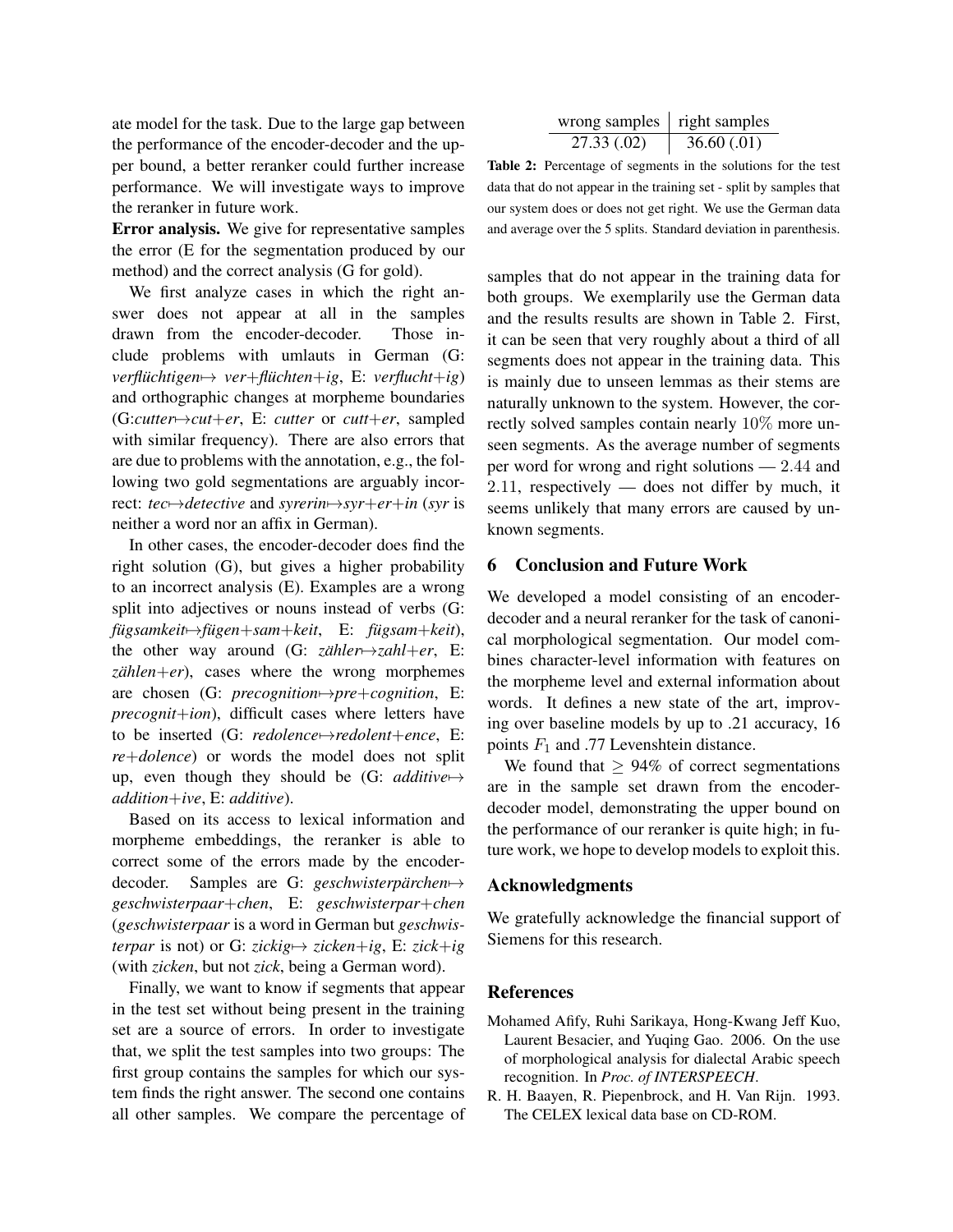- Dzmitry Bahdanau, Kyunghyun Cho, and Yoshua Bengio. 2014. Neural machine translation by jointly learning to align and translate. *arXiv preprint arXiv:1409.0473*.
- Kyunghyun Cho, Bart van Merrienboer, Dzmitry Bah- ¨ danau, and Yoshua Bengio. 2014a. On the properties of neural machine translation: Encoder-decoder approaches. *arXiv preprint arXiv:1409.1259*.
- Kyunghyun Cho, Bart Van Merriënboer, Çalar Gülçehre, Dzmitry Bahdanau, Fethi Bougares, Holger Schwenk, and Yoshua Bengio. 2014b. Learning phrase representations using RNN encoder–decoder for statistical machine translation. In *Proc. of EMNLP*.
- Ann Clifton and Anoop Sarkar. 2011. Combining morpheme-based machine translation with postprocessing morpheme prediction. In *Proc. of ACL*.
- Ryan Cotterell, Thomas Müller, Alexander Fraser, and Hinrich Schütze. 2015. Labeled morphological segmentation with semi-markov models. In *Proc. of CoNLL*.
- Ryan Cotterell, Tim Vieira, and Hinrich Schütze. 2016. A joint model of orthography and morphological segmentation. In *Proc. of NAACL*.
- Thomas M Cover and Joy A Thomas. 2012. *Elements of Information Theory*. John Wiley & Sons.
- Mathias Creutz and Krista Lagus. 2002. Unsupervised discovery of morphemes. In *Proc. of the ACL-02 Workshop on Morphological and Phonological Learning*.
- Mathias Creutz, Teemu Hirsimäki, Mikko Kurimo, Antti Puurula, Janne Pylkkönen, Vesa Siivola, Matti Varjokallio, Ebru Arisoy, Murat Saraçlar, and Andreas Stolcke. 2007. Morph-based speech recognition and modeling of out-of-vocabulary words across languages. *ACM Transactions on Speech and Language Processing*, 5(1):3:1–3:29.
- Markus Dreyer, Jason R. Smith, and Jason Eisner. 2008. Latent-variable modeling of string transductions with finite-state methods. In *Proc. of EMNLP*.
- John Goldsmith. 2001. Unsupervised learning of the morphology of a natural language. *Computational Linguistics*, 27(2):153–198.
- Alex Graves and Jürgen Schmidhuber. 2005. Framewise phoneme classification with bidirectional lstm and other neural network architectures. *Neural Networks*, 18(5):602–610.
- Alan Graves, Abdel-rahman Mohamed, and Geoffrey Hinton. 2013. Speech recognition with deep recurrent neural networks. In *Proc of. ICASSP*.
- Margaret A. Hafer and Stephen F. Weiss. 1974. Word segmentation by letter successor varieties. *Information storage and retrieval*, 10(11):371–385.
- Katharina Kann and Hinrich Schütze. 2016. Singlemodel encoder-decoder with explicit morphological representation for reinflection. In *Proc. of ACL*.
- Martin Kay. 1977. Morphological and syntactic analysis. *Linguistic Structures Processing*, 5:131–234.
- Scott Kirkpatrick. 1984. Optimization by simulated annealing: Quantitative studies. *Journal of Statistical Physics*, 34(5-6):975–986.
- Oskar Kohonen, Sami Virpioja, and Krista Lagus. 2010. Semi-supervised learning of concatenative morphology. In *Proc. of the 11th Meeting of the ACL Special Interest Group on Computational Morphology and Phonology*.
- Septina Dian Larasati, Vladislav Kuboň, and Daniel Zeman. 2011. Indonesian morphology tool (morphind): Towards an indonesian corpus. In *Proc. of SFCM*. Springer.
- Quoc V. Le, Navdeep Jaitly, and Geoffrey E. Hinton. 2015. A simple way to initialize recurrent networks of rectified linear units. *arXiv preprint arXiv:1504.00941*.
- Jackson L. Lee and John A. Goldsmith. 2016. Linguistica 5: Unsupervised learning of linguistic structure. In *Proc. of NAACL*.
- Mehryar Mohri, Fernando Pereira, and Michael Riley. 2002. Weighted finite-state transducers in speech recognition. *Computer Speech & Language*, 16(1):69–88.
- Jason Naradowsky and Sharon Goldwater. 2009. Improving morphology induction by learning spelling rules. In *Proc. of IJCAI*.
- Karthik Narasimhan, Damianos Karakos, Richard Schwartz, Stavros Tsakalidis, and Regina Barzilay. 2014. Morphological segmentation for keyword spotting. In *Proc. of EMNLP*.
- Hoifung Poon, Colin Cherry, and Kristina Toutanova. 2009. Unsupervised morphological segmentation with log-linear models. In *Proc. of NAACL*.
- Teemu Ruokolainen, Oskar Kohonen, Sami Virpioja, and Mikko Kurimo. 2013. Supervised morphological segmentation in a low-resource learning setting using conditional random fields. In *Proc. of CoNLL*.
- Teemu Ruokolainen, Oskar Kohonen, Sami Virpioja, and mikko kurimo. 2014. Painless semi-supervised morphological segmentation using conditional random fields. In *Proc. of EACL*.
- Teemu Ruokolainen, Oskar Kohonen, Kairit Sirts, Stig-Arne Grönroos, Mikko Kurimo, and Sami Virpioja. 2016. Comparative study of minimally supervised morphological segmentation. *Computational Linguistics*, 42(1):91–120.